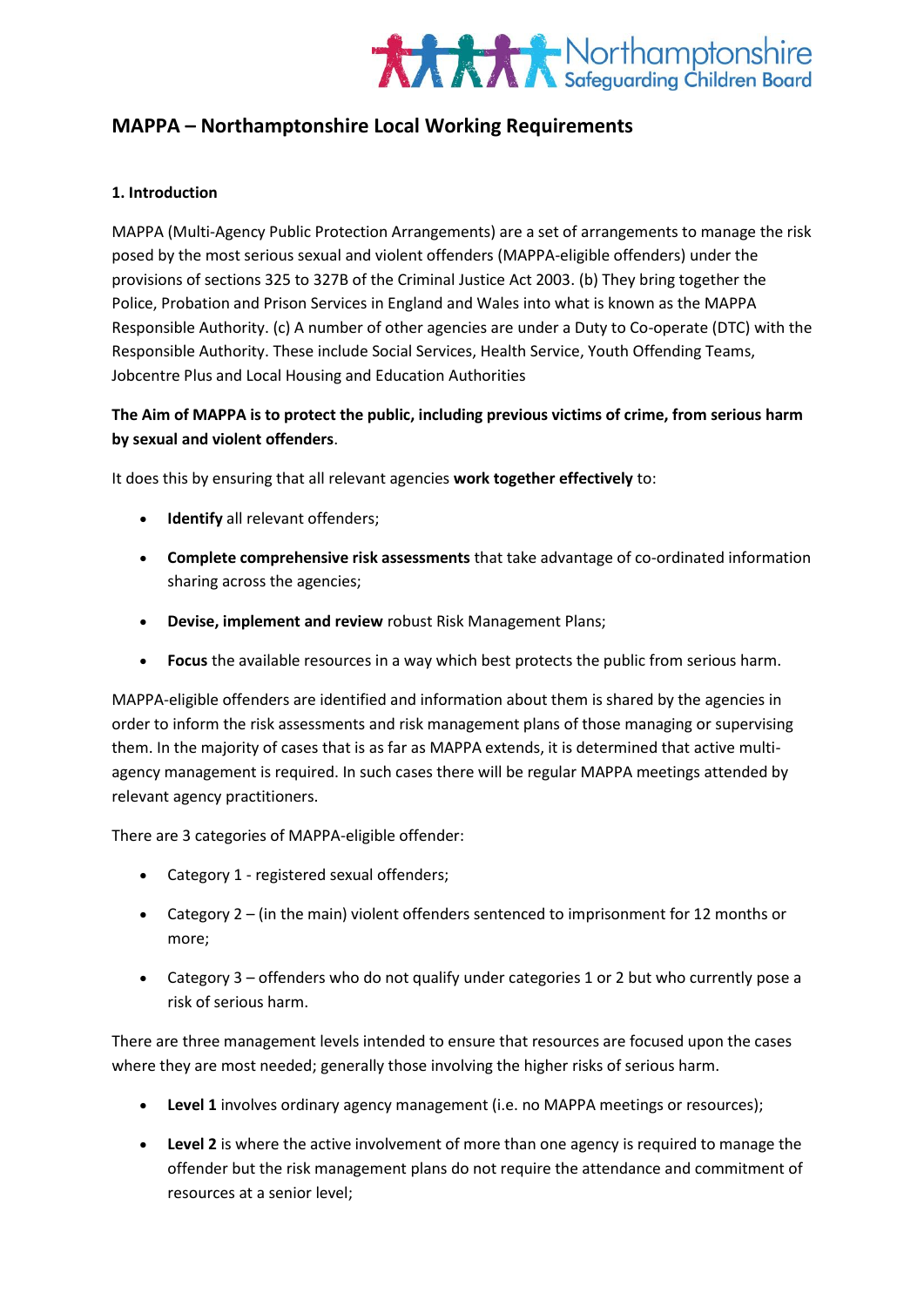

**Level 3** is when senior oversight is required to manage the case.

The MAPPA Guidance 2014 contains guidance on determining if a case should be referred to MAPPA. Referrals are made using a MAPPA A and sent to **[MAPPA@northants.pnn.police.uk](mailto:MAPPA@northants.pnn.police.uk)**.

## **2. MAPPA Risk Screening and Information Sharing Tools for Faith Based Communities**

The MAPPA Unit have developed a Risk Screening Tool for Faith Based Communities. When people from all communities come together, it is likely that Registered Sex Offenders will be part of that group. The protection of those vulnerable to abuse, especially children, is important to all of us. At the same time, research on men who commit sexual offences against children indicates that they are more likely to stop abusive behaviour if they receive support to control their behaviour. One of the triggers for reoffending is social isolation and loneliness. If communities, including faith based groups include rather than isolate such men, they can make a significant contribution to the rehabilitation of such offenders and the safety of children and vulnerable adults. It is equally important that this is done in a safe way.

MAPPA partners, Police and Probation and the Safeguarding Advisor for the Diocese of Peterborough worked together to develop a support package for Faith Based Communities. The tools in this pack can assist Faith Based Communities in offering support to offenders and support you in doing this safely. The pack includes a Risk Screening Tool, a sample Covenant that can be adapted by Faith Based Communities and a sample Information Sharing document which will give you an overview of the type of information that can be made available from the agencies who work with Registered Sex Offenders.

#### **3. Information Sharing**

Registered Sex Offenders have been convicted of a sexual offence and are required to notify police about their residence and travel for a period that is decided by the Court. Within Northamptonshire, Registered Sex Offenders are managed by the Dangerous Persons Management Unit within Northants Police. Some Registered Sex Offenders will also have a Sex Offence Prevention Order or a Sexual Harm Prevention Order. These Orders prevent the offender from certain activities or going to certain places and are overseen by the DPMU. Registered Sex Offenders who have served a prison sentences or who have been sentenced to a Community Order (Probation) are also managed by the National Probation Service. In most cases, the offenders will have conditions on a licence or Order which from prevent him from certain activities or going to certain places.

Restraining Orders are sometimes issued to protect individuals who have been in an abusive relationship. They usually require the aggressor to avoid any contact with their victim and sometimes to avoid places where they may encounter their victim. If Registered Sex Offenders are assessed as very risky and complex they will also be overseen by the Multi Agency Public Protection Arrangements (MAPPA). The professionals working with sex offenders depend on organisations, including faith based communities, to work together by sharing information. This pack includes an Information Document which covers the types of information that can be shared with you to protect vulnerable members of a Faith Based Community.